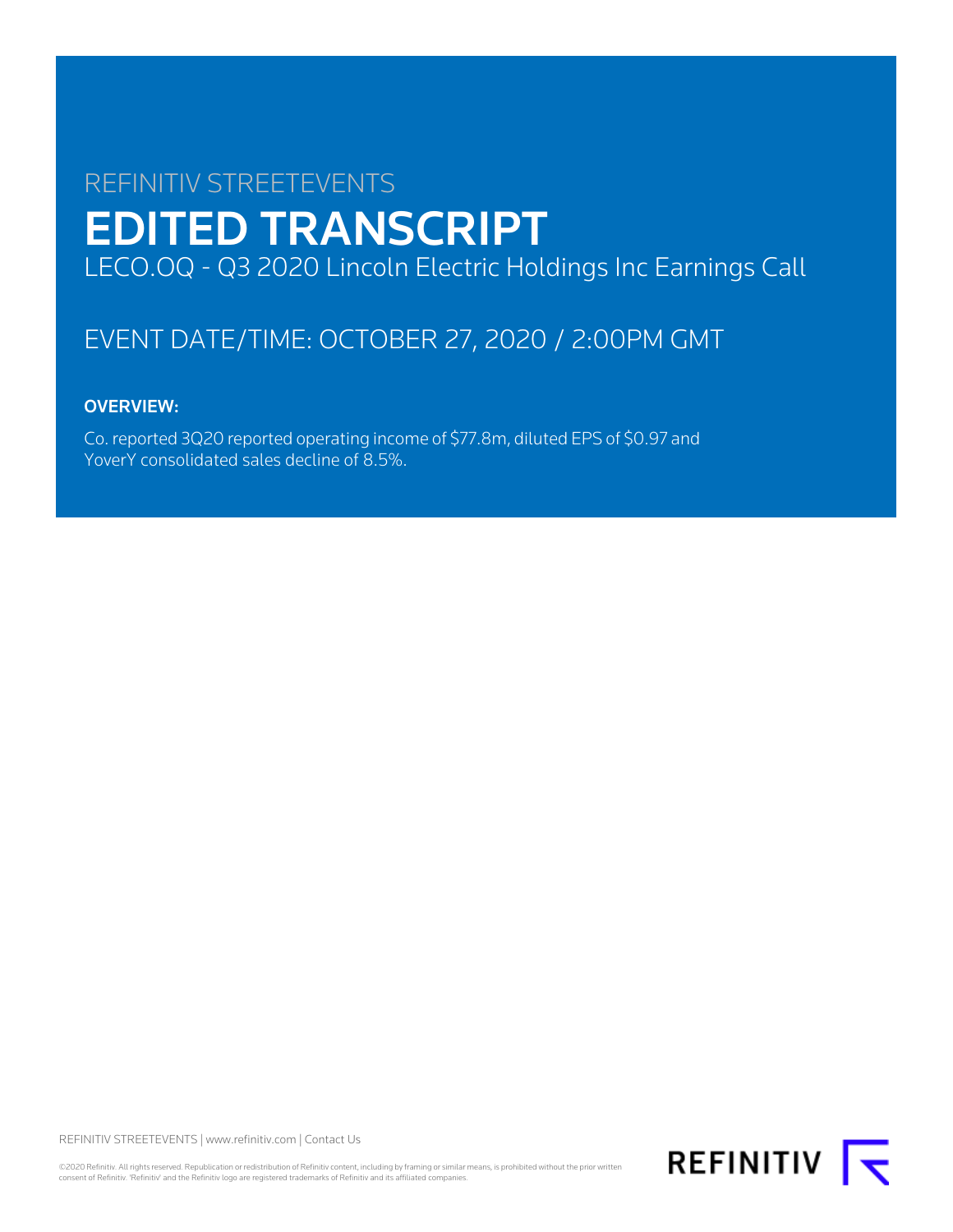# **CORPORATE PARTICIPANTS**

**[Amanda H. Butler](#page-1-0)** Lincoln Electric Holdings, Inc. - VP of IR & Communications **[Christopher L. Mapes](#page-2-0)** Lincoln Electric Holdings, Inc. - Chairman, President & CEO **[Gabriel Bruno](#page-3-0)** Lincoln Electric Holdings, Inc. - Executive VP, CFO & Treasurer

# **CONFERENCE CALL PARTICIPANTS**

**[Bryan Francis Blair](#page-6-0)** Oppenheimer & Co. Inc., Research Division - Director & Senior Analyst **[Christopher M. Dankert](#page-10-0)** Longbow Research LLC - Research Analyst **[Dillon Gerard Cumming](#page-12-0)** Morgan Stanley, Research Division - Research Associate **[Mircea Dobre](#page-8-0)** Robert W. Baird & Co. Incorporated, Research Division - Associate Director of Research and Senior Research Analyst **[Nathan Hardie Jones](#page-6-1)** Stifel, Nicolaus & Company, Incorporated, Research Division - Analyst **[Robert Stephen Barger](#page-14-0)** KeyBanc Capital Markets Inc., Research Division - MD and Equity Research Analyst **[Saree Emily Boroditsky](#page-4-0)** Jefferies LLC, Research Division - Equity Analyst **[Walter Scott Liptak](#page-11-0)** Seaport Global Securities LLC, Research Division - MD & Senior Industrials Analyst

# **PRESENTATION**

#### **Operator**

Greetings, and welcome to Lincoln Electric 2020 Third Quarter Financial Results Conference Call. (Operator Instructions) This call is being recorded.

<span id="page-1-0"></span>It is my pleasure to introduce your host, Amanda Butler, Vice President of Investor Relations and Communications. Thank you. You may begin.

# **Amanda H. Butler** - Lincoln Electric Holdings, Inc. - VP of IR & Communications

Thank you, Howard, and good morning, everyone. Welcome to Lincoln Electric's 2020 Third Quarter Conference Call. We released our financial results earlier today, and you can find our release as an attachment to this call's slide presentation as well as on the Lincoln Electric website at lincolnelectric.com in the Investor Relations section.

Joining me on the call today is Chris Mapes, Lincoln's Chairman, President and Chief Executive Officer; and Gabe Bruno, our Chief Financial Officer. Chris will begin the discussion with an overview of our quarterly results and our cost reduction initiatives, and Gabe will cover our third quarter financial results in more detail. Following our prepared remarks, we're happy to take your questions.

But before we start our discussion, please note that certain statements made during this call may be forward-looking and actual results may differ materially from our expectations due to a number of risk factors. A discussion of some of the risks and uncertainties that may affect our results are provided in our press release and in our SEC filings on forms 10-K and 10-Q.

In addition, we discuss financial measures that do not conform to U.S. GAAP. A reconciliation of non-GAAP measures to the most comparable GAAP measure is found in the financial tables in our earnings release, which again is available in the Investor Relations section of our website at lincolnelectric.com.

And with that, I'll turn the call over to Chris Mapes. Chris?

REFINITIV  $\overline{\mathbf{t}}$ 

 $\supset$ 

REFINITIV STREETEVENTS | [www.refinitiv.com](https://www.refinitiv.com/) | [Contact Us](https://www.refinitiv.com/en/contact-us)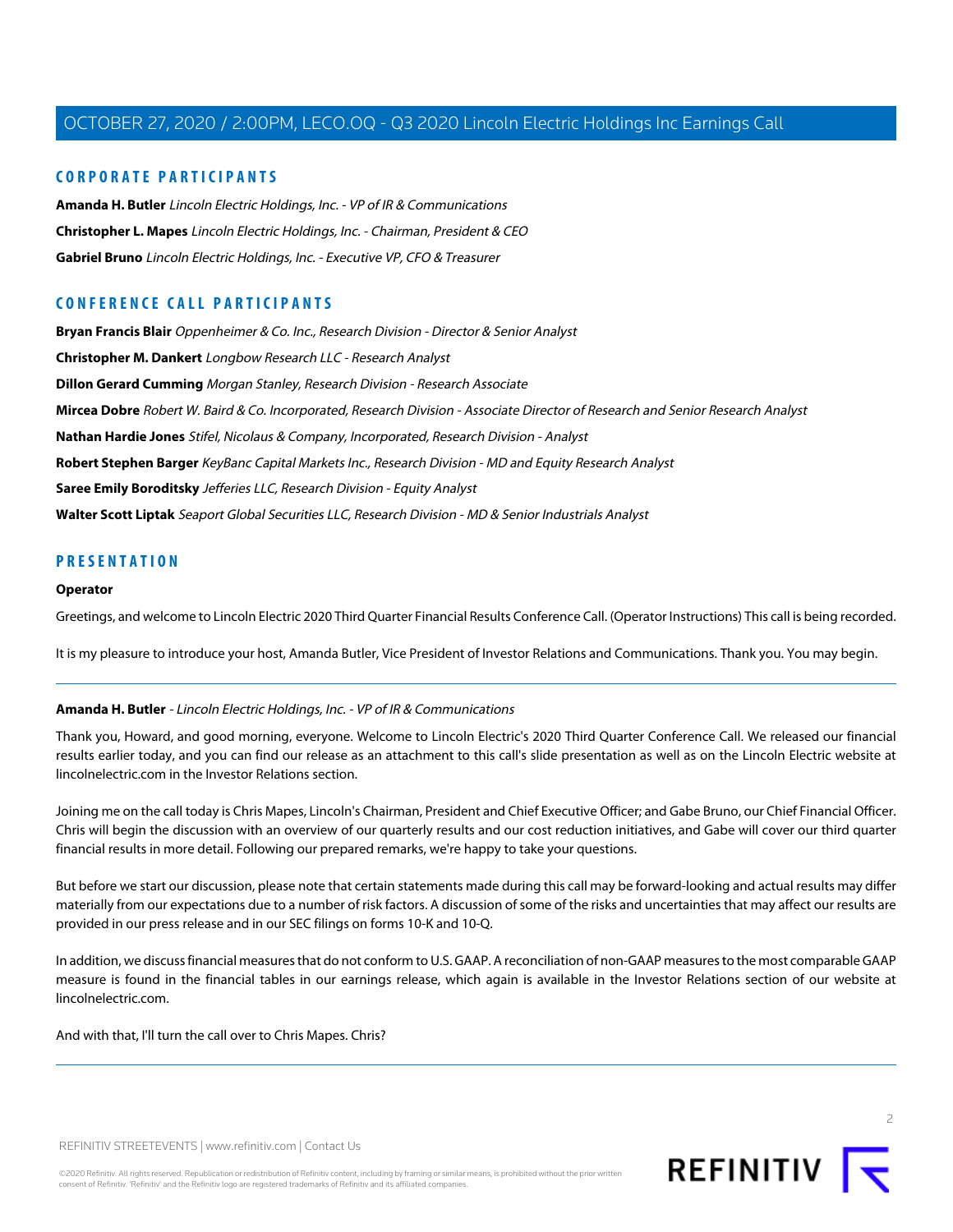# <span id="page-2-0"></span>**Christopher L. Mapes** - Lincoln Electric Holdings, Inc. - Chairman, President & CEO

Thank you, Amanda. Good morning, everyone. I'm pleased to report strong third quarter results as we continue to navigate the issues associated with the global pandemic. It is important, and I'd like to highlight once again that our organization did an outstanding job operating safely in a challenging environment while servicing our customers and generating long-term value for our stakeholders. I'm very proud of our entire team.

As we move to Slide 4, our third quarter performance exceeded our expectations. Sales declines narrowed to 8.5% due to strong recovery momentum and retail channel strength. We held adjusted operating income margins relatively steady versus prior year at 12.6% on improved operating leverage, price management and \$27 million of cost savings benefits. This resulted in a 12.3% decremental margin in the quarter.

Adjusted earnings per share increased \$0.01 to \$1.10, and we generated top quartile returns on invested capital at 18.4%. Cash flow generation was strong at \$90 million, with 117% free cash flow conversion.

We continue to invest in the business to support our long-term strategic goals and remain focused on growth projects and operational efficiency. We returned \$29 million to shareholders through our dividend. Our balance sheet remains strong with increased liquidity and reduced debt levels and our confidence in the business model allows us to invest in the long-term growth, increase our dividend and resume share repurchases as part of our capital allocation strategy.

Moving to Slide 5. The business saw sequential improvement in demand trends through the third quarter across all reportable segments. While the pace of recovery has differed by geography, all geographies improved in the quarter, led by steady year-over-year performance across the broader Asia Pacific region, mid-single-digit percent declines in Europe and mid-teens percent declines in the Americas.

By products, demand for our standard equipment systems remained the most resilient, declining in a mid- to high single-digit percent rate, while consumable and automation declines improved to a high single-digit percent rate.

By end sector, approximately 45% of our revenue was exposed to growth with general fabrication and infrastructure, construction sector sales up in the quarter. Our automotive declines narrowed substantially as U.S. and Chinese auto production recovered to prior year levels in the quarter, driving higher demand for consumables.

Capital spending in the sector remained challenged. Heavy industry and energy compressed further in the mid-20% range on weak capital investments and low oil prices. Additionally, increased strength in the retail channel was notable in our Harris Products Group segment in the quarter, driven by the DIY sector.

As we approach the fourth quarter, we have ongoing concerns over the reemergence of COVID, OEM activity at the end of the year with their production plans and typical seasonal slowing that we have seen in October across all segments. We expect fourth quarter organic sales to decline at a similar rate as the third quarter.

Turning to Slide 6. Given uncertainty in the shape of the recovery, we maintained stringent temporary cost controls in third quarter and recognize increased permanent cost savings, which resulted in \$27 million in savings in the quarter. This substantially exceeded our initial savings plan of \$10 million to \$15 million. As a result, we now expect to generate \$80 million to \$85 million of cost savings in 2020, with approximately \$20 million of savings in the fourth quarter, split relatively between temporary cost savings and a \$10 million to \$11 million exit run rate in permanent cost savings. We expect this will result in fourth quarter decremental margins of high teens to the low 20% range.

Looking to 2021, we expect to generate \$20 million to \$25 million of incremental permanent cost savings in 2021, substantially in the first half of the year and an incremental \$4 million of temporary cost savings in the first quarter. These actions, combined with improving markets to generate top line growth position us to deliver our normalized 20% to 25% incremental margins in 2021, even with higher wage and incentive compensation costs next year.



©2020 Refinitiv. All rights reserved. Republication or redistribution of Refinitiv content, including by framing or similar means, is prohibited without the prior written consent of Refinitiv. 'Refinitiv' and the Refinitiv logo are registered trademarks of Refinitiv and its affiliated companies.

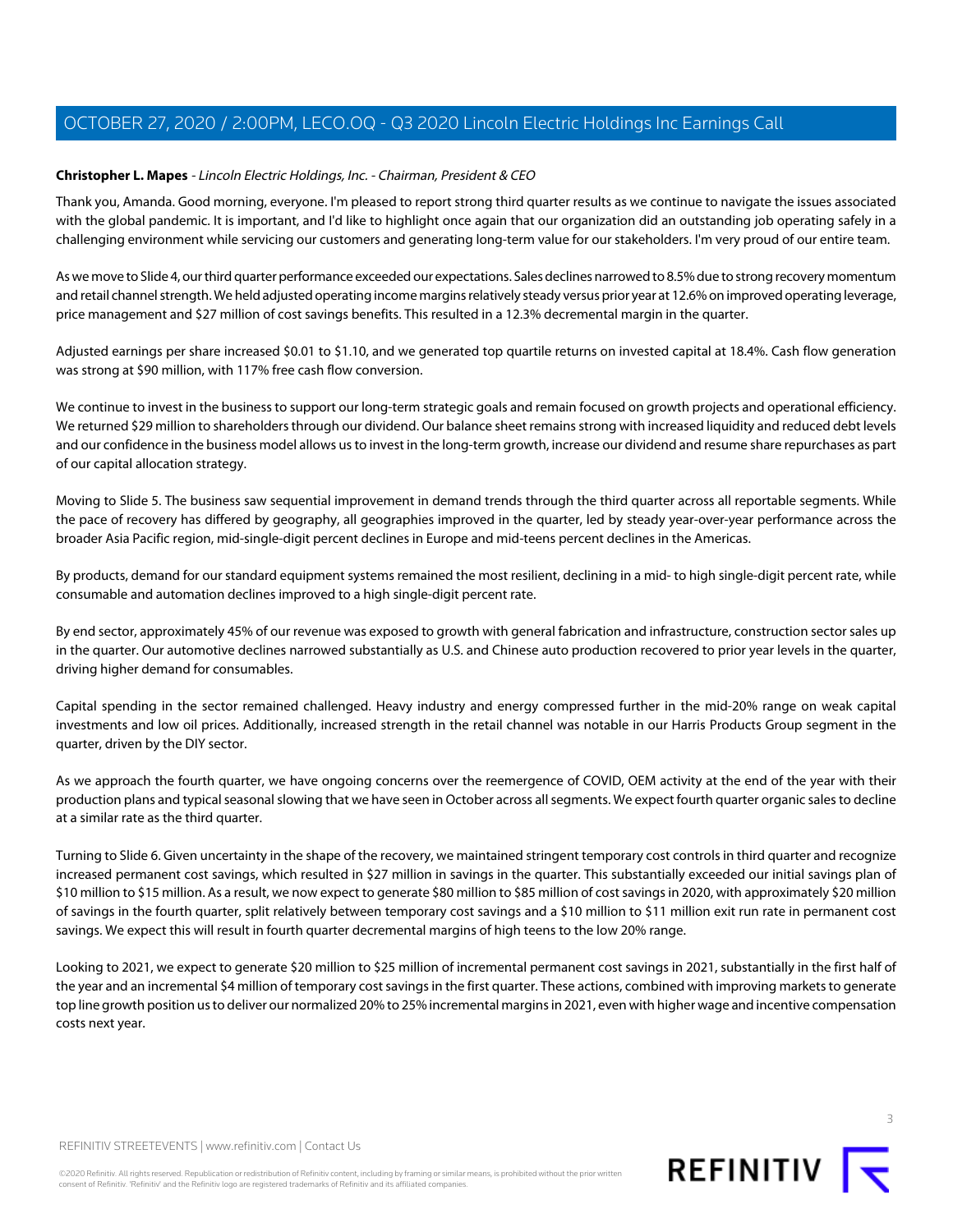I remain confident in Lincoln's position navigating into 2021 and our ability to capture growth as regions and end markets rebound. This challenging year has demonstrated the strength of our global team, our business model and our ability to invest in long-term value creation through a cycle while returning cash to our shareholders. It is these strengths that are the hallmark of Lincoln's 125-year legacy and brand.

Before I turn the call over to Gabe, I'd like to congratulate Steve Hedlund on his expanded role as President of both Americas Welding and International Welding. Steve has been with the organization for over 12 years. During his tenure, he's been instrumental in the development and growth of our strategy. We've opted to centralize the leadership of the 2 welding segments under Steve to accelerate our higher standard 2025 strategy, which leverages standardized processes, consistent global customer experiences, shared back-office services and product development platforms. After several years of investments to align the regional welding strategies, we felt that we're in an excellent position to leverage a more efficient leadership structure as we execute on our 2025 higher standard strategy.

<span id="page-3-0"></span>And now I'll pass the call to Gabe to review third quarter financials in more detail.

## **Gabriel Bruno** - Lincoln Electric Holdings, Inc. - Executive VP, CFO & Treasurer

Thank you, Chris. Moving to Slide 7. Our consolidated third quarter sales declined 8.5% as the 1.2% benefit from price was offset by 9.5% lower volumes and 20 basis points of an unfavorable impact from foreign exchange. Our gross profit margin decreased 40 basis points to 32.2% as benefits from cost reduction actions and price management were offset by the unfavorable impact of lower volumes. Price/cost was relatively even in the third quarter.

Our SG&A expense declined 11.4% or \$17 million, reflecting savings from our cost reduction actions and \$2 million in lower incentive compensation. SG&A, as a percentage of sales, decreased 70 basis points to 19.6%. We expect an increase of approximately \$1.5 million in year-over-year incentive compensation expense in the fourth quarter.

Reported operating income decreased 12.1% to \$77.8 million or 11.6% of sales. Operating income results included \$6.3 million of rationalization charges. The quarter also included a \$3.2 million pension settlement charge in the Americas segment. Excluding special items, adjusted operating income declined 8.3% to \$84 million or 12.6% of sales, a 10 basis point increase versus the prior year.

Adjusted operating income benefited from \$27 million in cost savings and \$2 million in lower incentive compensation expenses. Our decremental adjusted operating income margin was 12.3% in the quarter. Our third quarter effective tax rate was 20.2% due to our mix of earnings and discrete items. This compares with 21.1% in the prior year period. We now expect our full year 2020 effective tax rate to be in the low 20% range, subject to the mix of earnings and anticipated extent of discrete tax items.

Third quarter diluted earnings per share decreased 17.1% to \$0.97 compared to \$1.17 in the prior year. Excluding \$0.13 of EPS from special items, adjusted diluted earnings per share increased \$0.01 from the prior year period to \$1.10.

Now moving to our reportable segments on Slide 8. Americas Welding segment's third quarter adjusted EBIT declined 20.2% to \$59.1 million. The adjusted EBIT margin declined 90 basis points to 14.7% as benefits from cost reduction activities, lower discretionary spending and lower incentive compensation expense were offset by the impact of lower volumes.

Looking at the top line, Americas Welding reported a 16.2% decline in organic sales, reflecting growth in general industries, construction and infrastructure as well as improving demand trends in automotive. The segment's price performance was reasonably steady with a 20 basis point decline in price.

Moving to Slide 9. The International Welding segment's adjusted EBIT increased 31.9% to \$13.4 million and the adjusted EBIT margin increased 180 basis points to 6.7%. Benefits from cost reduction activities, lower discretionary spending helped mitigate the impact of lower volumes.

Organic sales decreased 5.3%, reflecting ongoing recovery in key European end sectors and relatively steady organic sales performance in Asia Pacific compared with the prior year.



REFINITIV STREETEVENTS | [www.refinitiv.com](https://www.refinitiv.com/) | [Contact Us](https://www.refinitiv.com/en/contact-us)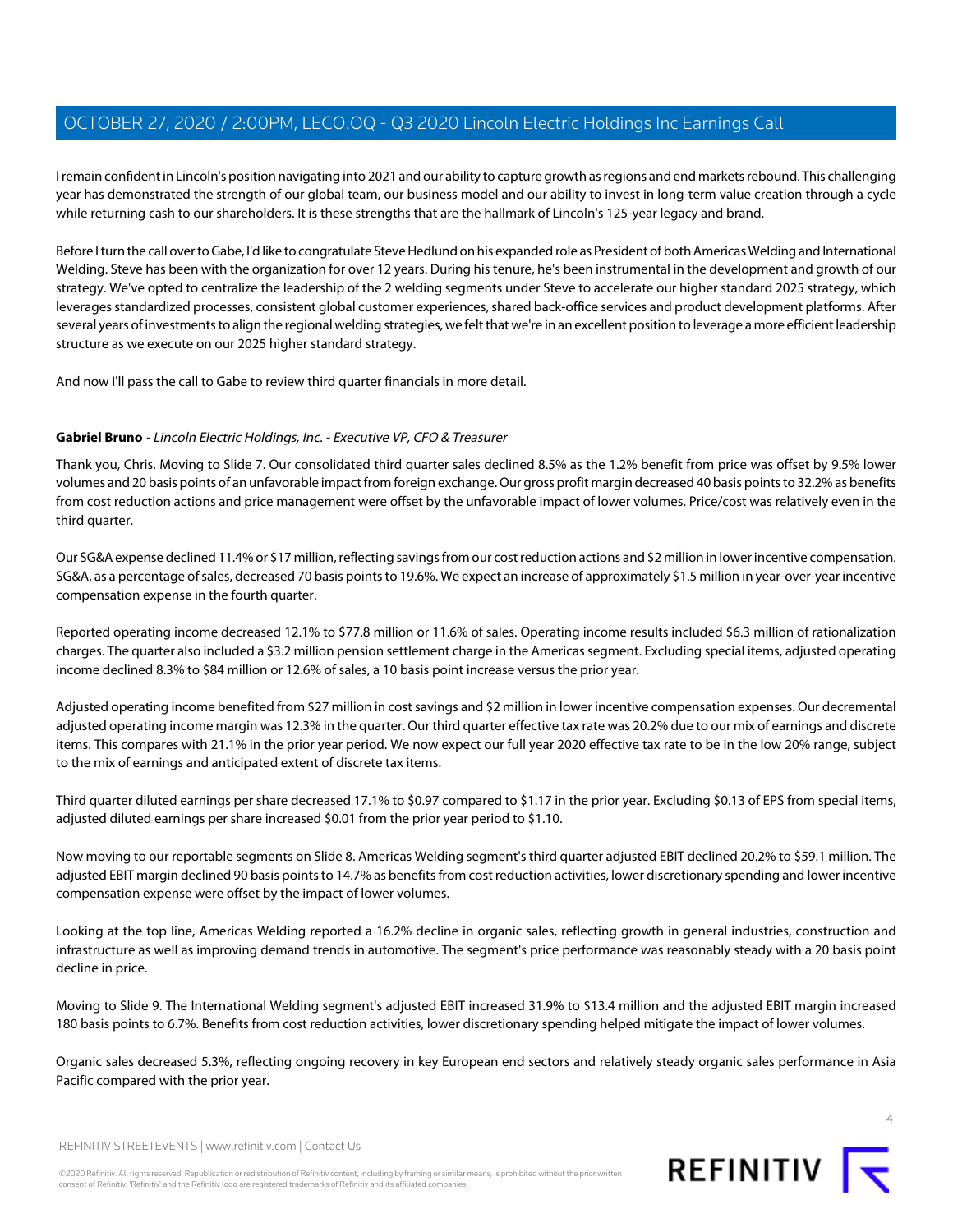Moving to the Harris Products Group on Slide 10. Third quarter adjusted EBIT increased 59.3% to \$17.6 million. Adjusted EBIT margin increased 400 basis points to 17.2%. Strong growth in the retail channel, price management and cost reduction actions drove record margin performance.

Growth in the North American retail channel and broad improvement in Harris' other end markets resulted in a 12.8% increase in volumes. Price increased 11.6% on rising commodity costs, notably in silver and copper.

Moving to Slide 11. We generated \$90 million in cash flow from operations and a 117% cash conversion ratio from strong free cash flow. Working capital remained intentionally elevated but improved sequentially as we continue to leverage previously built inventory established to support the recovery. We expect our working capital ratio to improve sequentially in the fourth quarter.

We strengthened our liquidity position and maintained a strong balance sheet profile in the third quarter. As highlighted on Slide 12, we have maintained an investment-grade profile balance sheet with no near-term debt maturities. We further reduced our short-term debt by \$48 million in the quarter, which increased liquidity to \$602 million. Our strong cash flow generation and lower use of working capital in the fourth quarter is expected to deliver continued strong cash conversion performance.

Moving to Slide 13. We are continuing to maintain our disciplined capital allocation strategy. We invested \$12 million in capital spending and now expect full year capital spending to be in the range of \$50 million to \$60 million. We returned \$29 million to shareholders during the third quarter through our dividend program. And last week, we announced our 25th consecutive annual dividend increase by 4.1%.

Given the strength and confidence of our cash flow generation, balance sheet and top quartile return performance, we are maintaining M&A activity as part of our growth strategy, and we are now resuming share repurchases on an opportunistic basis.

With that, I would like to turn the call over for questions.

## **Amanda H. Butler** - Lincoln Electric Holdings, Inc. - VP of IR & Communications

Howard, could you lead us into the queue of questions?

# **QUESTIONS AND ANSWERS**

#### <span id="page-4-0"></span>**Operator**

(Operator Instructions) Our first question or comment comes from the line of Saree Boroditsky from Jefferies.

## **Saree Emily Boroditsky** - Jefferies LLC, Research Division - Equity Analyst

So volumes came in better than expected, and you noted that you're building some inventory and resuming share repurchases, but it also looks like you initiated a voluntary separation program, which potentially points to continuation of lower volumes. So could you just talk about how you're thinking about a recovery at this point? I know there's a lot of uncertainty, but maybe how it differs by region?

#### **Christopher L. Mapes** - Lincoln Electric Holdings, Inc. - Chairman, President & CEO

Well, Saree, this is Chris. Look, I think that when we think about the business and the recovery, to your point, the recovery still looks very choppy. I mean as you saw from our results, our Harris Products business segment had an outstanding quarter, and their business really positioned towards the HVAC market as well as the retail do-it-yourself marketplace. And we saw very strong demand from that particular area of the business.

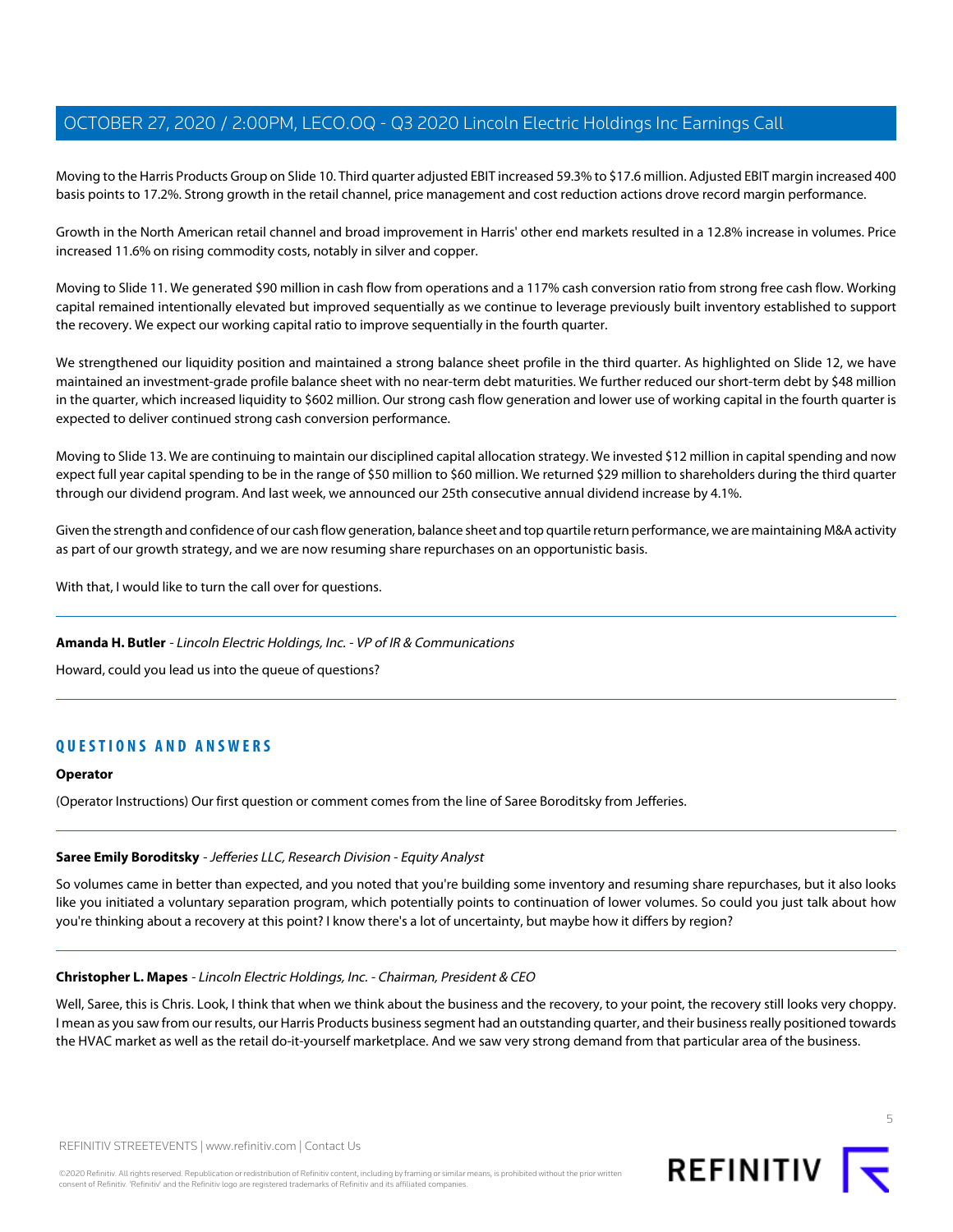Our Americas business continued to improve through the quarter, but it's trailing a little bit some of the recoveries that we're seeing in other areas of the world. And Southeast Asia has started to recover more quickly, and we were very pleased with our performance in the international space, especially in Europe. But I believe that's really a follow-up to the conversations we've been having with you relative to putting the inventories in place and ensuring that our customer service models could support our customers during this recovery. And I believe we're benefiting from that in that particular marketplace.

As we shared with you by segment, it's still also a little bit choppy. We saw some improvements. And now we've got 45% of that revenue exposed to what we believe are growing in sectors. But we still see some of the challenges associated with the oil and gas markets as well as some of the heavy industry markets that are out there, although we certainly believe that, that could be an opportunity for us as we're migrating through 2021, especially the latter parts of 2021. So still a very choppy demand marketplace, but very happy with the way our teams executed in managing the business in the quarter. And still very opportunistic about believing that we're going to continue to see improvements in the business moving into 2021.

#### **Saree Emily Boroditsky** - Jefferies LLC, Research Division - Equity Analyst

And then Harris obviously had a very strong volume growth in this quarter. Could you talk about what you're seeing in retail demand versus -- your sell-in versus your actual customer demand? Was any of this related to restocking? And then maybe any guidance on how we should think about pricing in Harris in the fourth quarter and 2021?

## **Christopher L. Mapes** - Lincoln Electric Holdings, Inc. - Chairman, President & CEO

Well, I'll let Gabe talk a minute about the pricing with Harris. But as it relates to the demand, look, we worked very closely with those channels. And at the end of the day, there wasn't anything that was unique other than the uniqueness that's driven by the demand model from consumer behavior centered around the pandemic. And obviously, I wouldn't expect it to repeat at that level next year nor do I expect it to necessarily repeat at that level as we're migrating into Q4. But great execution by the team in being able to meet that surge in demand that we saw in Q3. We still think that this is a very good business for us, and we're very happy with the continued improvements we've made at the Harris business. But I wouldn't expect necessarily that, that demand that we've seen in Q3 in that particular channel would replicate in -- would necessarily replicate at that level in Q4, although we would expect it would be above Q4 of 2019.

## **Gabriel Bruno** - Lincoln Electric Holdings, Inc. - Executive VP, CFO & Treasurer

Yes. Saree, just to add a comment on pricing, as Chris mentioned. So we have a very disciplined pricing mechanism in place as commodity prices change. So the pricing changes that you saw in the third quarter were driven by the escalation in silver and copper prices, which we can't predict where that will head. But in general, as prices move on those commodities, we also have the discipline to adjust pricing as appropriate.

## **Saree Emily Boroditsky** - Jefferies LLC, Research Division - Equity Analyst

Congratulations on the quarter.

## **Operator**

Our next question or comment comes from the line of Nathan Jones from Stifel.

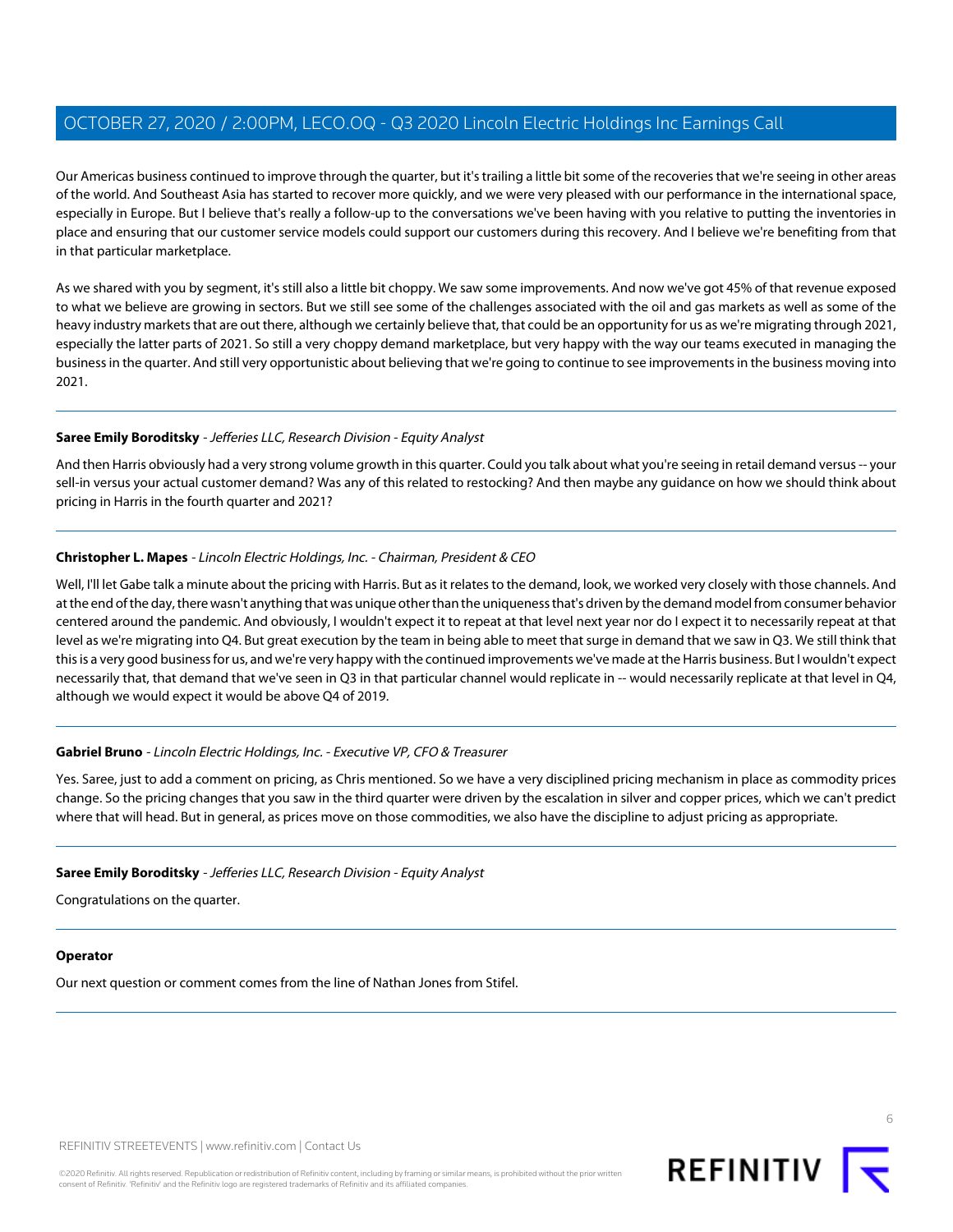#### <span id="page-6-1"></span>**Nathan Hardie Jones** - Stifel, Nicolaus & Company, Incorporated, Research Division - Analyst

I Just have a follow-up on Saree's question there on Harris, particularly on pricing. Copper is certainly up, but it's been very recent that copper has really shown any inflation here. And the story I've always got from you guys is that it's fairly difficult to push pricing through the DIY channel. The customers there have got some pretty good pricing power. Is this a little bit of taking advantage of some of the strong volume to be able to push pricing through there? And given that the pricing in the first half for Harris was pretty flat, should we expect, if commodities maintain where they are, to see this kind of pricing leverage through 4Q and the first half of next year as well?

#### **Gabriel Bruno** - Lincoln Electric Holdings, Inc. - Executive VP, CFO & Treasurer

Well, Nathan, just to be clear, the retail channel, you're right, has a different dynamic in terms of its product mix and the commodity cost component within that sector. We're talking about largely the other portions of our Harris business that's tied into brazing and HVAC and the like. So that's the portion of business that really has the more significant exposure to the silver and copper content. And you're right, we did see more of the escalation in commodity costs on the silver side of our business during the third quarter. So that's a dynamic that will be different as copper prices change further.

#### **Nathan Hardie Jones** - Stifel, Nicolaus & Company, Incorporated, Research Division - Analyst

Okay. So that doesn't sound like there should be much change in pricing outside of further changes in the commodity pricing. So is it reasonable for us to expect double-digit price increases for Harris over the next 3 quarters? Just -- I mean if you're just maintaining pricing where it is, the comparisons would imply that.

#### **Gabriel Bruno** - Lincoln Electric Holdings, Inc. - Executive VP, CFO & Treasurer

Well, it would depend on where silver and copper prices go. So we tie our pricing mechanism to the change in those commodities. So if silver and copper continued to increase, then we'll adjust pricing as appropriate.

## **Nathan Hardie Jones** - Stifel, Nicolaus & Company, Incorporated, Research Division - Analyst

Okay. Got it. Some very good improvement on the international side on volume. Revenue only down mid-single digits there. Have you started to see, with the increase in COVID cases in certain parts of Europe, any changes in customer buying patterns over there as maybe they're getting concerned about lockdowns coming over again?

#### **Christopher L. Mapes** - Lincoln Electric Holdings, Inc. - Chairman, President & CEO

Yes. Nathan, not at this point. But I'm sure, you, like us, have been following some of the reports coming out of the media with the increases that they've had in some COVID cases across broad Europe. It's one of the reasons why we're still cautious as it relates to thinking about how the business will perform as we're migrating through Q4 and into Q1, just the uncertainty associated with that. But I can share with you that at this point in time I'm unaware of any changes in the customer demand dynamic driven by COVID across our European businesses.

#### <span id="page-6-0"></span>**Operator**

Our next question or comment comes from the line of Bryan Blair from Oppenheimer.

#### **Bryan Francis Blair** - Oppenheimer & Co. Inc., Research Division - Director & Senior Analyst

Gabe, just a level set. What's the breakout of expected structural cost savings as you ramp to the \$10 million, \$11 million quarter level?

REFINITIV STREETEVENTS | [www.refinitiv.com](https://www.refinitiv.com/) | [Contact Us](https://www.refinitiv.com/en/contact-us)



7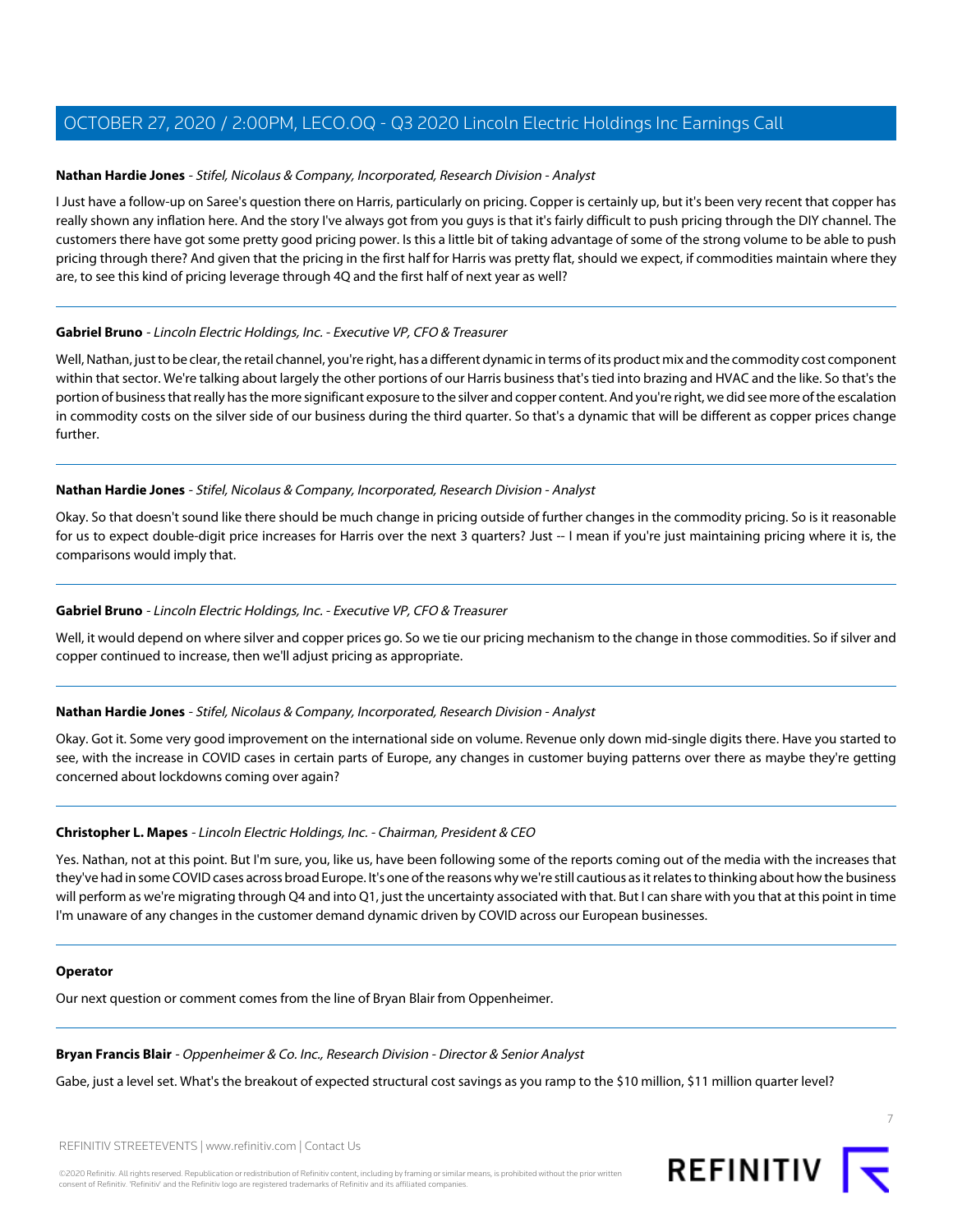## **Gabriel Bruno** - Lincoln Electric Holdings, Inc. - Executive VP, CFO & Treasurer

Yes. So when you think about the structural changes, we're looking at \$10 million to \$1 million types of savings exiting the fourth quarter. And so as we progress into 2021, we'll see most of that have a real impact in the first half of the year and then we'll anniversary that. So think about it, \$10 million to \$11 million trajectory into 2021.

#### **Bryan Francis Blair** - Oppenheimer & Co. Inc., Research Division - Director & Senior Analyst

Got it. Understood. I should have clarified. I meant by segment, if we think about modeling the upcoming quarters?

#### **Gabriel Bruno** - Lincoln Electric Holdings, Inc. - Executive VP, CFO & Treasurer

Okay. So about 3 quarters of our structural actions have been on the Americas side. So I would estimate 3 quarters Americas Welding, 1 quarter international welding.

#### **Bryan Francis Blair** - Oppenheimer & Co. Inc., Research Division - Director & Senior Analyst

Got it. Okay. And then a higher level one. I was hoping you could offer a little more color on how the pandemic's impacted customer engagements, overall interest on the automation side? And we know capital spending is pressured pretty much across the board at this point for obvious reasons. I would assume that your value proposition and the longer-term role of automation and additive has only been enhanced though. Just curious if you can comment on that.

## **Christopher L. Mapes** - Lincoln Electric Holdings, Inc. - Chairman, President & CEO

Yes. Bryan, look, I am aligned with your perspective on the longer-term structural dynamics of seeing that potential behaviors from the pandemic, whether that's associated with restoring of activities, whether that's associated with driving automation, to be able to ensure a work environment that maybe either requires fewer individuals or allows you to have individuals in a cell to be able to complete a productive process more effectively. I believe that all of the structural drivers for automation are actually probably amplified from the pandemic. But I'll also share that we know that our automation business is going to have some challenges associated into Q4. And we're expecting that as we're migrating into 2021, we'll start to see some of those improvements. But most of that automation, many times, is an interactive process, a collaborative process with our customers in driving and developing and engineering and installing that automation. And that is a more difficult process in the pandemic.

An example would be some of our new technologies that we have on our equipment side of our business, our new HyperFill product. So we're very excited about that technology on the equipment side. But we can actually develop a webinar and provide that webinar globally to industries and customers and individuals who, we believe, could be interested in that particular technology for their applications. So we can still create customer engagement. Sometimes it's difficult to create that customer engagement on pieces of the automation side because those are individualized specific solutions built for those customers. So we really need to see some of the ability for that collaboration to occur more easily.

We still have opportunities. We still have customer meetings that are occurring. But they're not occurring at the pace that they otherwise would. So I completely align with, I believe, the long-term structural improvements in the automation opportunity. And we just need to migrate through the rest of the portion of the pandemic for us to be able to mitigate some of the impact of an inability to as easily have that collaboration as we would like.

## **Operator**

Our next question or comment comes from the line of Mig Dobre from Baird.

REFINITIV STREETEVENTS | [www.refinitiv.com](https://www.refinitiv.com/) | [Contact Us](https://www.refinitiv.com/en/contact-us)

©2020 Refinitiv. All rights reserved. Republication or redistribution of Refinitiv content, including by framing or similar means, is prohibited without the prior written consent of Refinitiv. 'Refinitiv' and the Refinitiv logo are registered trademarks of Refinitiv and its affiliated companies.



8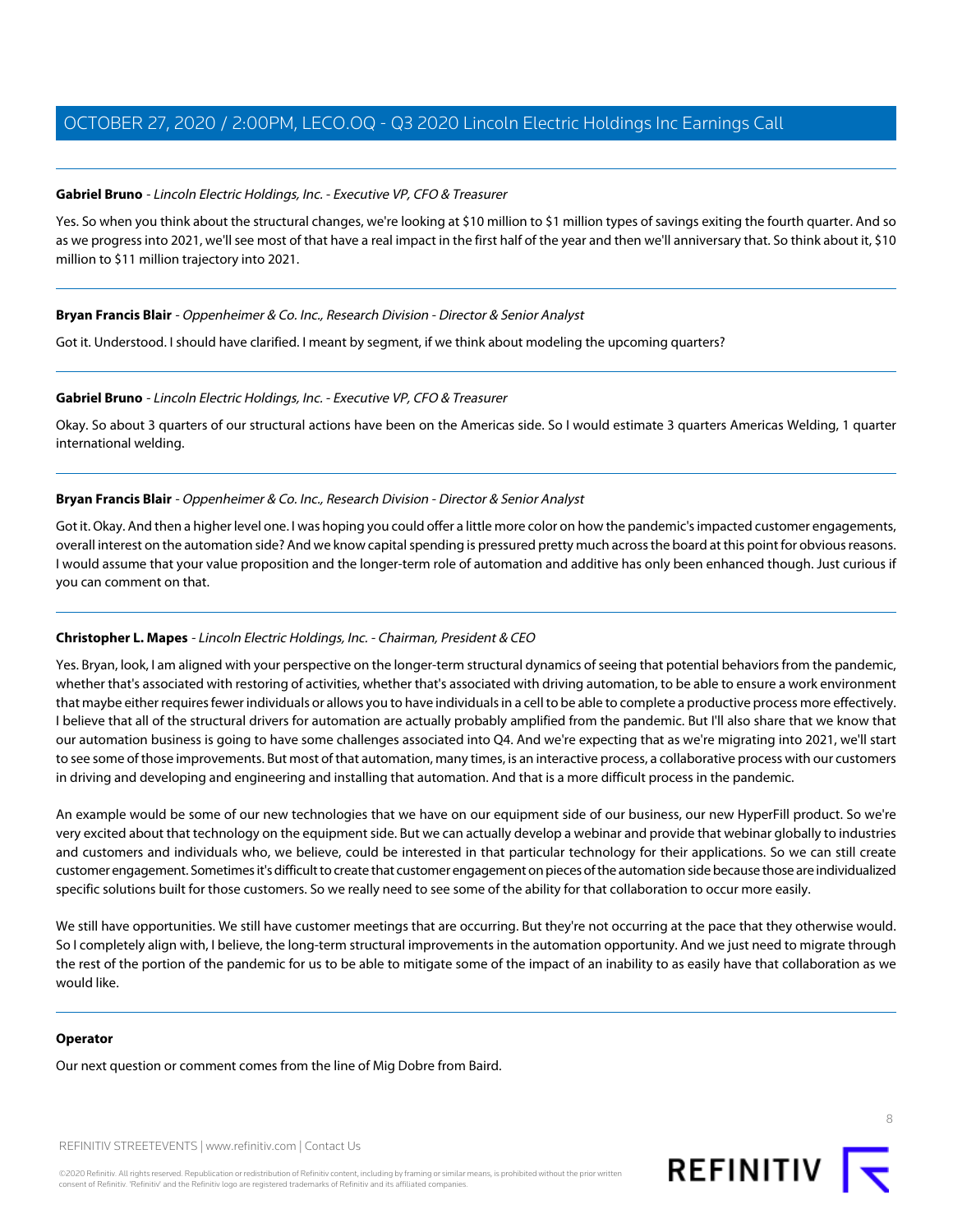<span id="page-8-0"></span>**Mircea Dobre** - Robert W. Baird & Co. Incorporated, Research Division - Associate Director of Research and Senior Research Analyst

Gabe, I apologize. I missed your comments on incentive comp, and I'm wondering if you wouldn't mind going back over that. Where was incentive comp in the third quarter year-over-year? And what is your expectation for the full year now in terms of the decline in incentive comp?

#### **Gabriel Bruno** - Lincoln Electric Holdings, Inc. - Executive VP, CFO & Treasurer

Yes. So Mig, we mentioned that incentive comp in the third quarter was down \$2 million year-over-year, and we do anticipate an increase year-over-year in the fourth quarter by about \$1.5 million at this point.

#### **Mircea Dobre** - Robert W. Baird & Co. Incorporated, Research Division - Associate Director of Research and Senior Research Analyst

And for the full year, where do you shake out the full amount?

## **Gabriel Bruno** - Lincoln Electric Holdings, Inc. - Executive VP, CFO & Treasurer

We were at \$13 million -- \$15 million -- it's about \$13 million to \$14 million type overall change.

#### **Mircea Dobre** - Robert W. Baird & Co. Incorporated, Research Division - Associate Director of Research and Senior Research Analyst

Okay. Okay. That's helpful. So then as we're kind of looking at the temporary savings that you have this year, the, call it, \$55 million to \$60 million incentive comp, I'm presuming that's part of that into 2021, is there a sense for how these temporary savings might be becoming perhaps headwinds with the relationship with volume or anything else that we kind of need to be aware of or think about?

## **Gabriel Bruno** - Lincoln Electric Holdings, Inc. - Executive VP, CFO & Treasurer

Yes. So Mig, just to make sure we're clear, I mean, the incentive comp change is separate from the temporary cost savings, right? Just want to make sure that you've got that right. And then when you think about -- so temporary savings then, and right now, we're anticipating continuing to operate in this pandemic environment into the first quarter. And that's why we mentioned that we do expect a favorable impact still on temporary savings into the first quarter. So -- and then the run rate is about \$10 million. So last year's first quarter, we saved about \$6 million in temporary type costs. So year-over-year, it will be about \$4 million during that first quarter of 2021. That's what we anticipate right now.

And then, Mig, as we migrate then throughout 2021, then you have the dynamics of anniversarying the impact on volumes in the second quarter and that we've pulled back any discussion at this point on temporary cost savings entering in that environment.

#### **Mircea Dobre** - Robert W. Baird & Co. Incorporated, Research Division - Associate Director of Research and Senior Research Analyst

Okay. Then if I may switch gears and talk a little bit about segment margin and going to Harris Products, I mean, I'm yet to see a quarter where you had 17% margin in the segment. So you talked about pricing. I'm presuming that pricing hasn't been that much of a contributor to margin, but if it has, I'd love to hear about it. And then what's sort of the right way to think about the cadence of margin going forward, just given how unusual kind of the third quarter seems to be here?



 $\circ$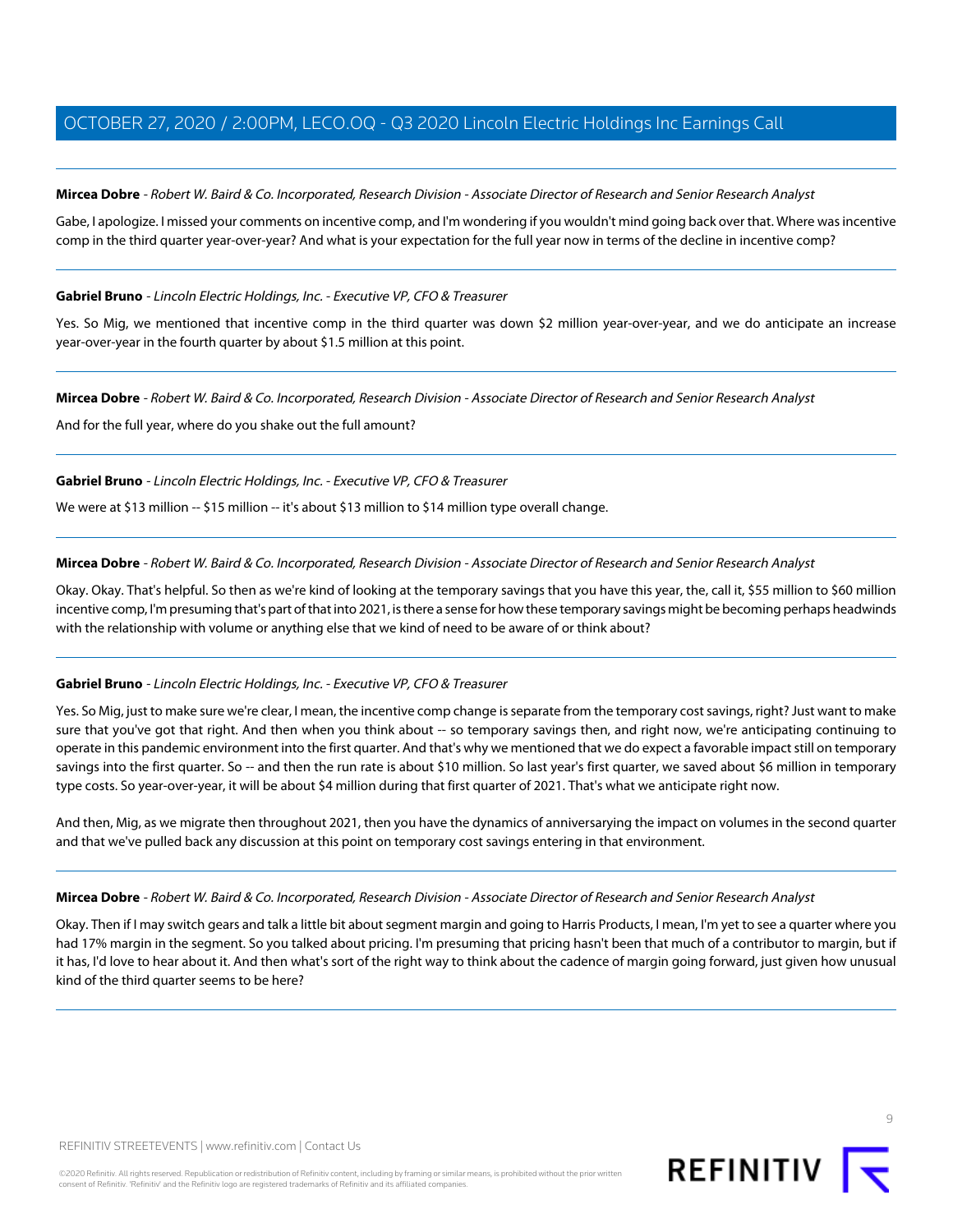# **Christopher L. Mapes** - Lincoln Electric Holdings, Inc. - Chairman, President & CEO

Mig, this is Chris. I would tell you that, first of all, just a wonderful work by our Harris Products team in the execution in the quarter. But I would tell you, when I break that quarter down, we actually had 3 or 4 very key strategic pieces that all fell into place all in the quarter. The first is the retail do-it-yourself channel, which we've seen in our portfolio and other portfolios just had very strong demand as the consumers went to that channel and actually were looking for products like the Lincoln product as it relates to bring that back into their garage, their home, that consumer activity. That was very strong for us.

The second piece of the business there that was very strong is that we've all heard about the consumer who is also doing the home remodeling. And guess what, that can come back to our products on the plumbing side. That can come back to our products on the HVAC repair side. And we saw improvements in that portions of our business also. And then we have an HVAC piece of the Harris business that was solid. And all of those things, in the aggregate, were really executed on well by our Harris business in the quarter. I still think about our Harris business, though, Mig, as we've talked about it for a long period of time, which is building a business model that allows our Harris business to be able to perform at where we'd like to see our broader operating margins for Lincoln Electric in total through the cycle. So I will tell you that the 17% performance was much stronger than what I had expected from the business. And I don't believe that our current business has that kind of sustainability in it.

You talk about the pricing. There was this strong movement in copper and very strong movement year-over-year in the silver pricing, which impacts the price component within Harris. So great performance. We believe it's going to continue to be a solid performer for us. But I will tell you that I'm not confident today that we believe it will be a continuing 17% operating profit business for us, at least not in the strategies that we have for that business over the short term.

## **Gabriel Bruno** - Lincoln Electric Holdings, Inc. - Executive VP, CFO & Treasurer

Yes. So Mig, just as we've been talking the last few quarters, I think that mid-teens trajectory on EBIT margins is kind of where we are at still.

## **Mircea Dobre** - Robert W. Baird & Co. Incorporated, Research Division - Associate Director of Research and Senior Research Analyst

Understood. And then if I may, one last question. International margin, also, quite good, and I understand that volume help. The real question for me here, though, is what sort of revenue do you think you need at this point, given the amount of restructuring that you've done over the years in order to be able to generate double-digit margin in this segment? I'm talking about annual type revenue run rate here.

## **Gabriel Bruno** - Lincoln Electric Holdings, Inc. - Executive VP, CFO & Treasurer

So, Mig, as I spoke at the last call we had, second quarter call, we still believe that we're anchored at some volume increases of the 2019 baseline. So I think we're right on track with our progression in our business. You're right, we've continued to look at opportunities to institute sustainable cost changes in our business model, and we're still confident that some volume increases of 2019 will get us into that double-digit type EBIT margin.

**Mircea Dobre** - Robert W. Baird & Co. Incorporated, Research Division - Associate Director of Research and Senior Research Analyst

I keep asking the question just to see if the answer changes.

#### **Operator**

Our next question or comment comes from the line of Mr. Chris Dankert from Longbow Research.

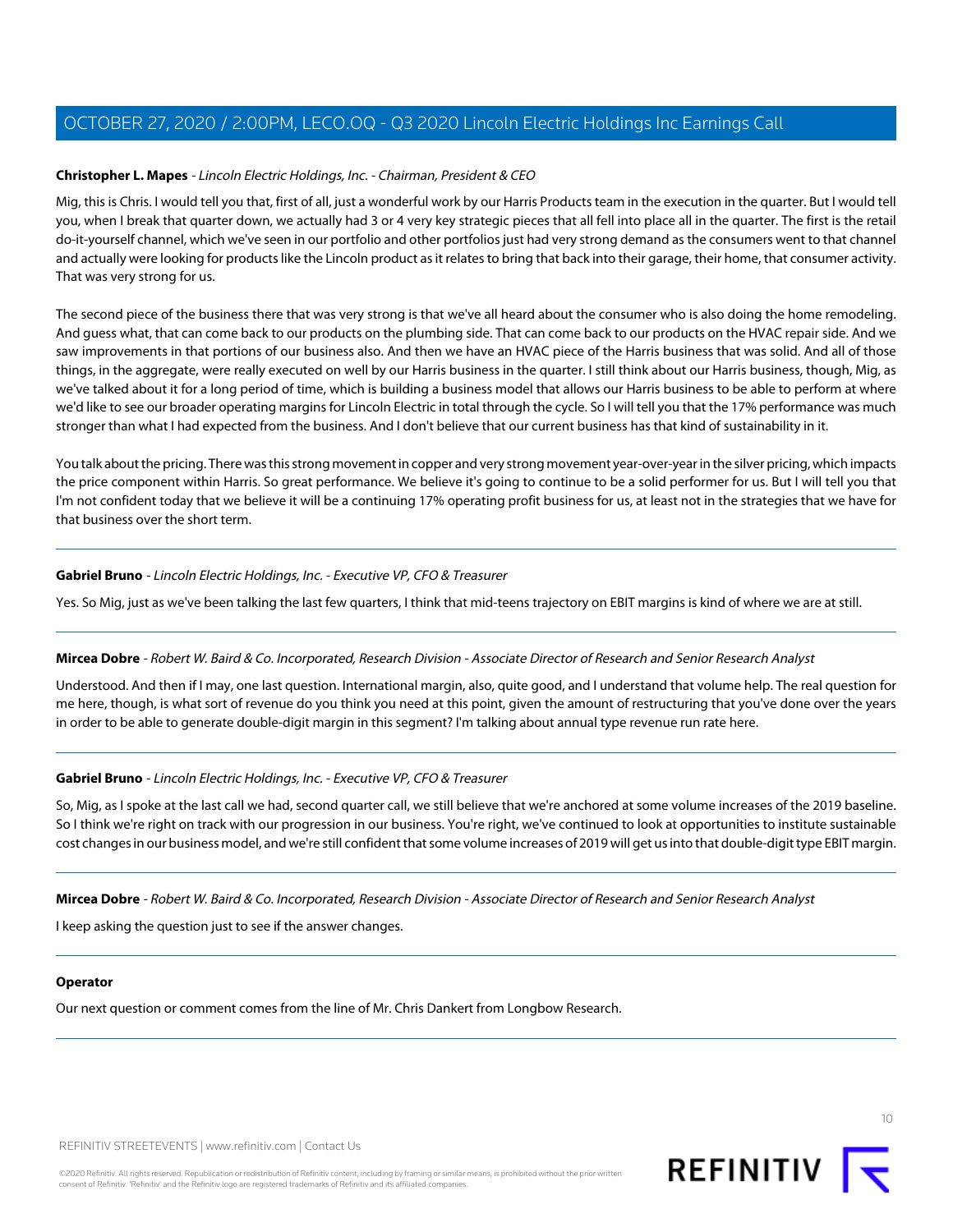## <span id="page-10-0"></span>**Christopher M. Dankert** - Longbow Research LLC - Research Analyst

Congrats to Steve. I wonder if we could dig in a little bit. We spent a lot of time in the past on the facility rationalization, but I guess, kind of focusing on the higher standard 2025, where are we with the IT standardization, shared services, some of those investments? And kind of what are the time frame on the softer investments, I suppose?

#### **Christopher L. Mapes** - Lincoln Electric Holdings, Inc. - Chairman, President & CEO

Well, I think the nice thing is that a host of these investments we had been making within the business prior to the pandemic and because of our confidence in the long-term business model, we've been able to continue to invest in those. So one of the foundational elements of that was actually the implementation of a CRM system globally. So we would have better information and data and ability to engage with our customers, and that has been implemented on a global basis.

I would tell you, we're probably 90%, 95% of the way there on that particular tool. We're currently now bringing a new front end to our customer experience. We needed to really change the game in the way that we presented our products from user experience perspective. We have a team of people that are working through that investment. That investment is about an \$8 million to \$10 million investment for us internally. We'll be starting to implement a portion of that probably in Q1 of 2021 with an implementation throughout the year.

I believe it will change the user experience for people that come to Lincoln Electric, want to learn more about our products, learn more about our solutions. And that's another one of those large investments that we have within the business. And then the other one that I'm very excited about is our teams have been very aggressively looking at how we're implementing leverage across shared services within the business. And that's been driven really around the world, but we continue to work on that.

I would tell you that we're in the early innings of that particular work, but that's one of those long-term productivity objectives that we have for the company. And it's certainly there in the process side, the operational excellence side of our higher standard strategy. So I'd see us just continuing to advance those 4 key areas within the higher standard strategy. Obviously, it's a strategy we said we wanted to execute as we're migrating towards 2025, but continuing to make progress. Several of them well into implementation, a handful that we're just starting to invest in now.

## **Christopher M. Dankert** - Longbow Research LLC - Research Analyst

Got it. That's very helpful color. And then just to dig in, again, we've already covered how strong international was, but it sounded like some of the inventory investment you've done in the second quarter kind of paid off in the third quarter. We were struggling with (inaudible) over a year ago there. Would you say that the working capital investment was actually a share gain benefit in the quarter here? And does that carry into the fourth quarter for Europe specifically?

#### **Christopher L. Mapes** - Lincoln Electric Holdings, Inc. - Chairman, President & CEO

Yes. It's difficult for me to say that it's a share gain. We've said over and over that I really don't think about share from a quarter perspective. We need to show quarter after quarter after quarter of consistent improvement before I start to think internally that maybe we have created a longer-term structural improvement within share. But I do believe strongly that Lincoln Electric's global decision, back in Q1, to actually build inventory to support our customers was the right decision.

And we did that in Europe. We did that in Southeast Asia. We did it here in the Americas, and we're running at a higher inventory level today than what we traditionally do and probably we'll need to exit the year at a slightly higher average operating working capital ratio than what I've normally seen for the business. But because of the uncertainty and the risks associated with COVID, even though we've shown we can operate in that environment, even though we've shown that our supply chain is pretty resilient and we can work through those challenges, the risks associated with that still lead us to continue to be cautious as it relates to the business, which means we want to make sure we can support our customers.

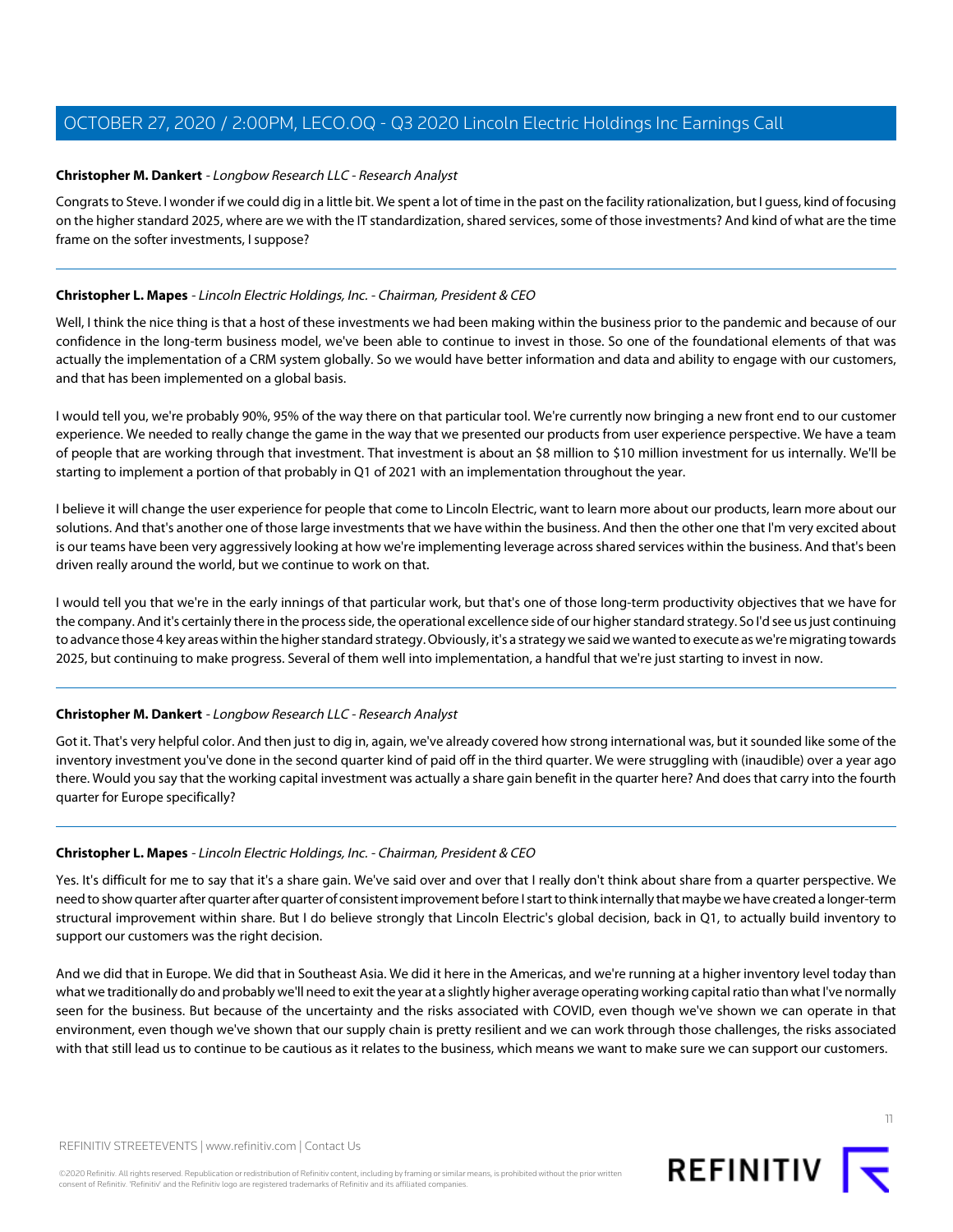So we're going to continue to ensure that we have probably slightly more inventory to ensure we can do that moving forward as we're exiting 2020 and moving into 2021. But I'm uncomfortable saying that, quite frankly, it's created a share benefit. But I can tell you that customer service metrics that we're reviewing for that team are just exceptional. Our ability to continue to meet expected demand from our customers across the region are really the best that they've ever been for that particular business.

#### **Operator**

<span id="page-11-0"></span>Our next question or comment comes from the line of Mr. Walt Liptak from Seaport.

#### **Walter Scott Liptak** - Seaport Global Securities LLC, Research Division - MD & Senior Industrials Analyst

I want to ask one about the cadence of the recovery. I think you've talked about this in the past, as you guys -- as we all know, you guys touch a lot of industrial sectors. So Chris, what do you -- with the revenue coming in stronger and the tone seems to be pretty upbeat, is this a V-shaped recovery or is this -- how are you thinking about it maybe, I guess, you're probably looking at your monthly improvement, what are you thinking about with the cadence of the recovery that's happening?

# **Christopher L. Mapes** - Lincoln Electric Holdings, Inc. - Chairman, President & CEO

Yes. Walt, it's difficult for me to identify the current recovery as a V-shaped recovery. My experience in the past tells me that when those occur, they've got less choppiness associated with them. They've got more certainty as it relates to the speed and the acceleration out. Now there's no question that the business went down very materially like you normally see in a V. But I think the cautiousness associated with COVID and the fact that beyond this, you've also got some challenges associated with oil and gas, which are outside of the challenges associated with the pandemic.

We've really not seen the heavy industry piece of our business start to show some of that V-shaped like recovery. And then yet inside it, we see a change in the retail channel, which is obviously much greater than what any of us expected. So I also would tell you that for me to identify this as more of a V-shaped recovery, then we probably should be expecting to be closer to prior year levels as we're exiting 2020, and we're not going to be able to accomplish that as we're talking about still being at about the run rate we saw in Q3 as we're migrating into Q4 with the risks associated with demand. So solid recovery, expecting a continuing recovery, but I probably don't identify it in the industrial space as a V-like recovery.

## **Walter Scott Liptak** - Seaport Global Securities LLC, Research Division - MD & Senior Industrials Analyst

Okay. Great. And then I appreciate the comments, Chris. In the presentation, you guys broke out -- I think you broke out the consumables versus the equipment. I wonder if we can go over that again, and what are you seeing in the differences between consumables and equipment?

## **Gabriel Bruno** - Lincoln Electric Holdings, Inc. - Executive VP, CFO & Treasurer

Yes. (technical difficulty) our core equipment business -- I'm sorry about that, I'm mute here. Well, so just to reemphasize some of the key things. So we have seen continued good progression in our core equipment business, in that mid- to single-digit percent range. And that has continued over quarters, right? So we're pretty pleased in our positioning of our product portfolio, where we introduced as new products and continued positioning there. Consumables has lagged a bit. The equipment side, which we know different cycles is a little bit unusual, but that's really going to progress with how we see factories start to reengage.

And then as you look at automation, automation, while sales-wise were at the high single digit percent, we're still seeing that hesitation in committing capital. So we would expect automation to continue to -- at a softer pace into the fourth quarter. And until we start to see some commitment to capital, and that would change the trajectory of our overall automation business. And keep in mind also that automation follows a 3- to 6-month lag in orders. So that's kind of a big picture view on how we've progressed on the product lines.

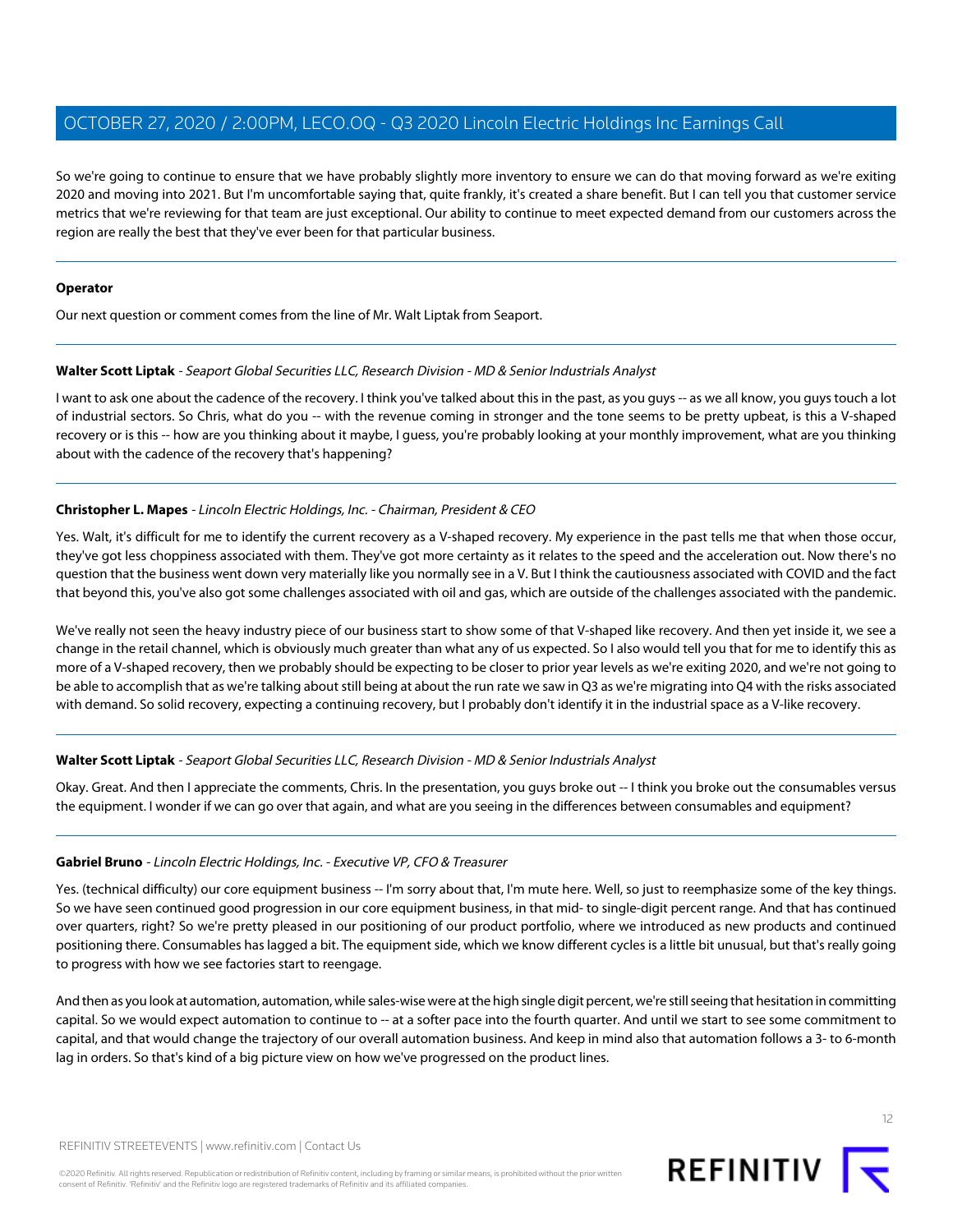#### **Walter Scott Liptak** - Seaport Global Securities LLC, Research Division - MD & Senior Industrials Analyst

Okay. Yes. On the consumables lagging, the consumables, are those sold direct to the OEs? And that's where you're seeing them reluctant to add inventory and the reopening slower or is it through the distribution channel that there's more inventory that could refresh?

#### **Christopher L. Mapes** - Lincoln Electric Holdings, Inc. - Chairman, President & CEO

Yes, Walt, this is Chris. It's in both baskets. Obviously, when you got our heavy industry segment, the oil and gas segments that are down, those drive a good bit of consumables. Some of those relationships are direct relationships, but we've also seen some shallowness in the distribution channel also from a consumables perspective. So I'm not -- I don't believe it's necessarily targeted towards only one segment or only one channel. It's broader than that.

#### **Operator**

<span id="page-12-0"></span>(Operator Instructions) Our next question or comment comes from the line of Dillon Cumming from Morgan Stanley.

#### **Dillon Gerard Cumming** - Morgan Stanley, Research Division - Research Associate

A couple of questions on the end market backdrop. I want to start with infrastructure, kind of curious on what you're seeing there. That business is clearly kind of holding in better than the rest of the business. But I guess, given the broader pressure on state and local budgets, given that we're working off of a fast extension and not kind of a larger transportation bill, do you feel like some of that sequential recovery and some of the strength you've been seeing there is kind of sustainable heading into next year?

## **Christopher L. Mapes** - Lincoln Electric Holdings, Inc. - Chairman, President & CEO

Well, as I stated, I think the Harris team did an exceptional job of executing in Q2. There's certainly an element of demand that's there for Harris that was an outcome of some of the consumer behavior relative to the pandemic. And so we know that that's a piece of that demand driver that probably will not replicate itself, certainly not at this time next year. We would still expect Q4 to be better for them in that channel, but I'm not sure that we feel comfortable saying that, that demand level would be what it was in Q3. The rest of the demand profile for the Harris business, though, really comes from some strategic investments and some new products that we've been making in that area that actually support the brazing alloy side and some products for the broad HVAC industry. So quite frankly, those should be able to continue to show growth as we're exiting the year and moving into 2021. So very solid performance. But at the end of the day, I don't know that I can say that the Harris business will perform at that kind of demand level as we're moving into next year.

#### **Dillon Gerard Cumming** - Morgan Stanley, Research Division - Research Associate

Okay. Got it. That's helpful. And then maybe to wrap it up on energy. I think you guys have made a comment that, that business is actually not really seeing the same level of declines versus the rest of your portfolio over the past few quarters. And I guess, it's pretty clear we're kind of in the early stages of a multiyear kind of downturn there, at least an extended downturn. Are you seeing any opportunities in terms of either new geographies or new product lines you kind of haven't historically operated and that might kind of help to offset some of the more structural demand headwinds in that business?

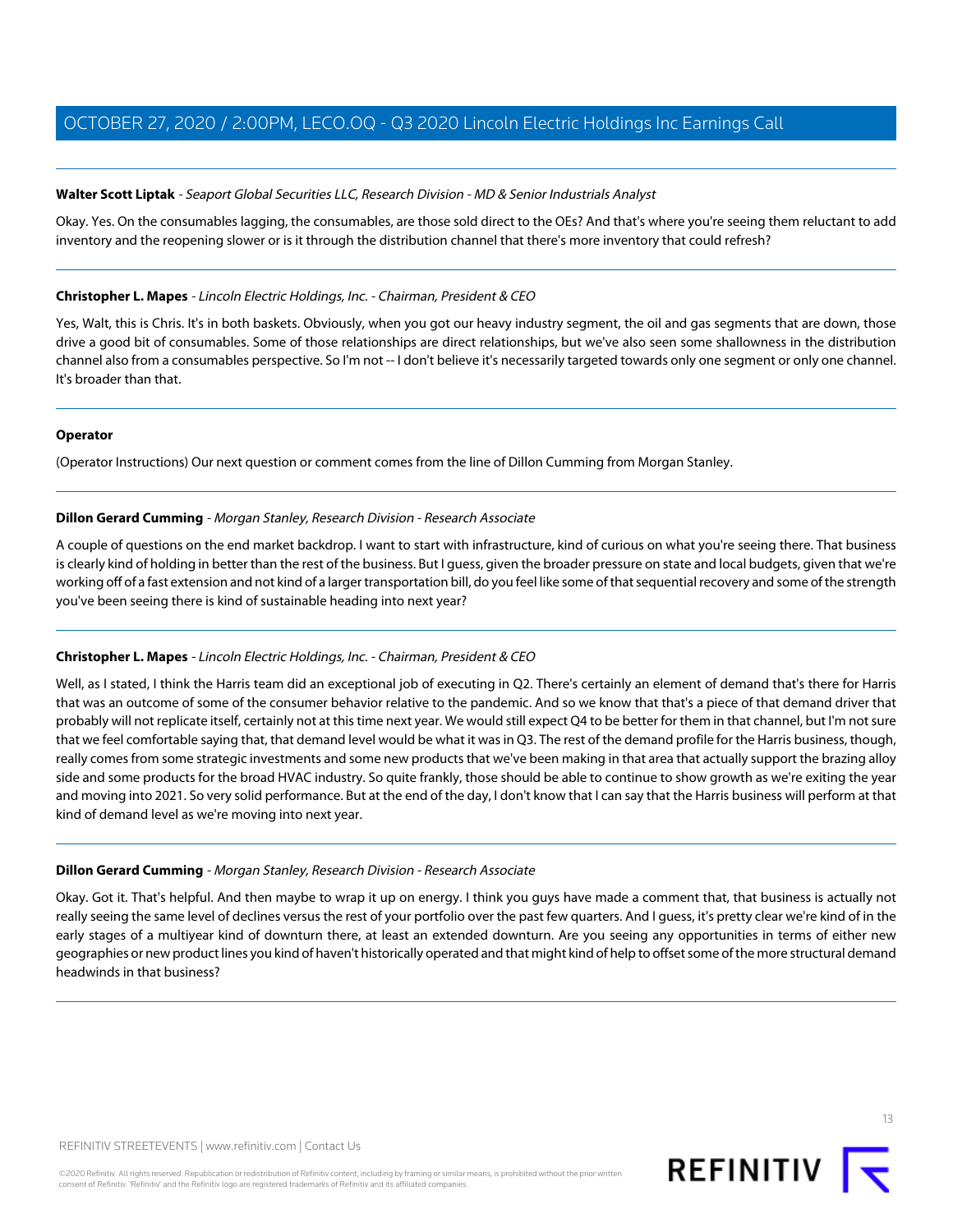#### **Gabriel Bruno** - Lincoln Electric Holdings, Inc. - Executive VP, CFO & Treasurer

Well, the detail and just to kind of reinforce that a bit, we did see an acceleration of weakness in energy, particularly on the oil and gas side. So really, there's nothing we can see short term that's going to change that trajectory, particularly with the price of oil in that low 40s and just south of that. So that's going to be -- continuing to be a challenged environment.

Now within that, we are seeing a good strong positive momentum in renewables. And for example, in wind. So we saw during the quarter a good positive trend. It's a smaller component of our overall energy and industry segment, but we are seeing positive there. And we do expect that to continue into 2021. But in general, the oil and gas markets, as we know, is weak. We did see an acceleration of that in the third quarter, and we continue to see that we'll expect that into 2021.

#### **Operator**

Our next question or comment is a follow-up from Mr. Nathan Jones from Stifel.

## **Nathan Hardie Jones** - Stifel, Nicolaus & Company, Incorporated, Research Division - Analyst

Just looking for a little bit more color on the cadence through the quarter. You guys had previously disclosed the July order rates were down in the high teens and have said August order rates had improved from that level. Organic revenue came in down only about 8.3%. So I'm wondering just how strong September was? And then you did call out in the press release that October order rates had moderated slightly due to seasonality. Can you talk about whether that's in line with normal seasonality or a little bit better, a little bit worse?

## **Gabriel Bruno** - Lincoln Electric Holdings, Inc. - Executive VP, CFO & Treasurer

Yes. So Nathan, let me just try to give you a big picture first on the third quarter. So as you mentioned, we did discuss the order trends in July being the high teens. While we didn't provide any color on August except as improvement, we did see a pretty nice step change in August. And it's stuck. So we saw the continuation of the level of business activity in August that also progressed into September with no meaningful difference in the overall trajectory between August and September.

Now that said, as we enter the fourth quarter, I mean, there's a lot of choppiness, as you can imagine, in our business. And there's normal seasonality that we would otherwise expect. I mean the mix of business could evolve. We're pretty confident at this point based on what we see that our trajectory and the overall organic sales to be commensurate to what we saw in the third quarter, but with normal seasonality is what we see.

Now the one thing I would add also, Nathan, is to keep in mind that in the fourth quarter, there is 1 less workday than the third quarter -- year-over-year, I'm sorry. And then there was 1 more workday in the third quarter year-over-year. So at this point, we would expect that it's normal seasonality. But based on what we see with -- in our business, that organic sales level in the fourth quarter, that would be commensurate with third quarter is kind of what we see.

#### **Nathan Hardie Jones** - Stifel, Nicolaus & Company, Incorporated, Research Division - Analyst

So you're saying that the 4Q organic revenue number should be roughly about the same. If we adjust those for the extra day in 3Q and the 1 last day in 4Q, that implies the underlying kind of daily sales rate is continuing to improve, 4Q versus 3Q?

#### **Gabriel Bruno** - Lincoln Electric Holdings, Inc. - Executive VP, CFO & Treasurer

I would say, Nathan, to hold steady. I mean I think if we're thinking about overall, just holding steady at this point. Still got a long ways to go in the quarter, but right now, we would say we're holding steady.



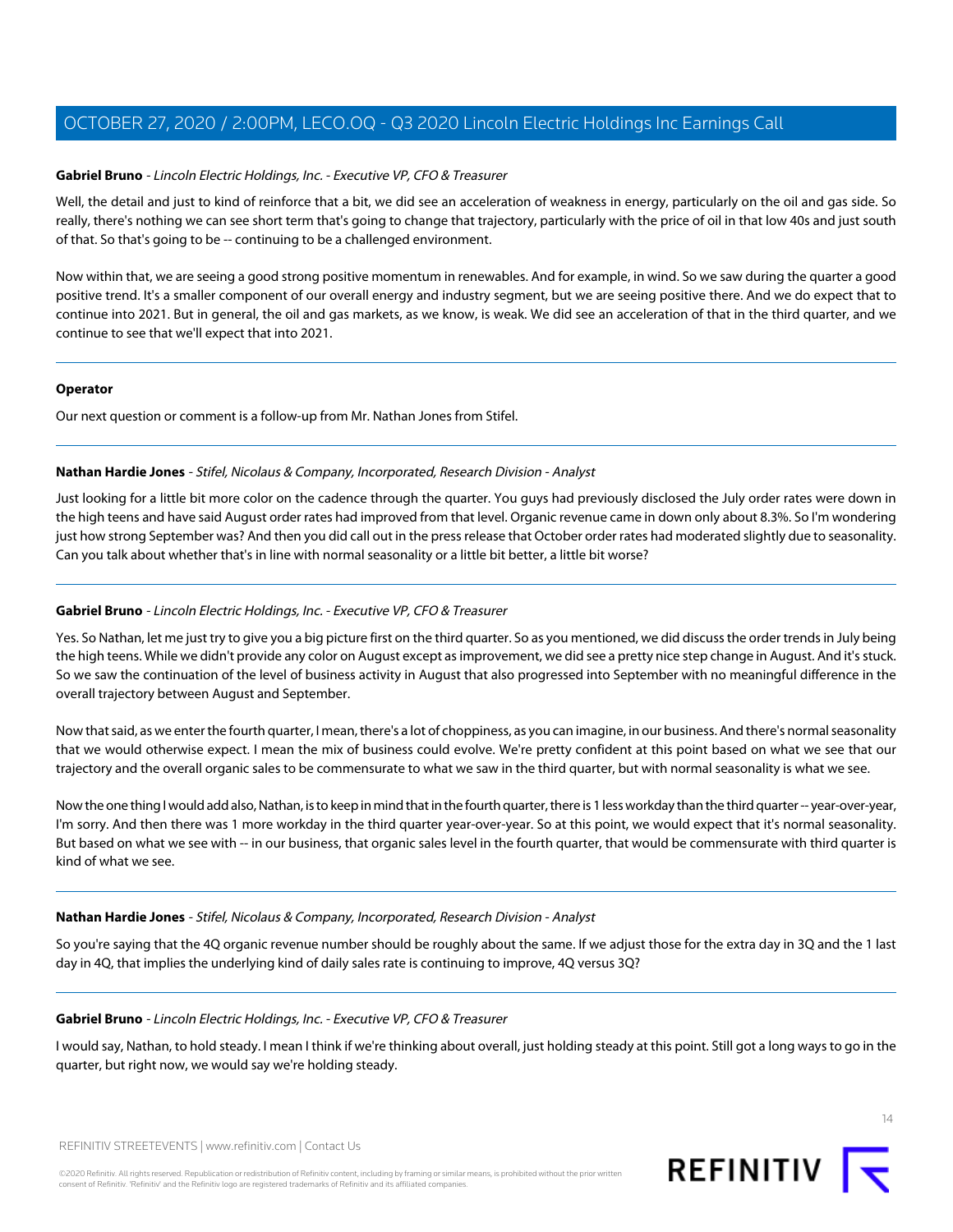#### **Operator**

Our next question or comment comes from the line of Steve Barger from KeyBanc Capital Markets.

#### <span id="page-14-0"></span>**Robert Stephen Barger** - KeyBanc Capital Markets Inc., Research Division - MD and Equity Research Analyst

I'm going to ask a similar question around 1Q next year. You've got a negative 7.5% revenue comp. Is that weak enough relative to how you're seeing end markets trends that 1Q can be up year-over-year? Or do you think some of the challenged end markets mean another quarter of negative revenue growth in 1Q of '20 -- 1Q '21?

#### **Christopher L. Mapes** - Lincoln Electric Holdings, Inc. - Chairman, President & CEO

Steve, that's a great question. And I'd tell you, it's just really hard for us to get that kind of visibility. I think we'll be at the cusp. I do think that, quite frankly, sometime in that first half, we're going to migrate favorable. Whether we can accomplish that in Q1 or Q2 is just a little bit difficult for us right now. I mean you know this business well. I mean we could see, quite frankly, the large OEM portion of our business actually moderate in Q4 because maybe they're doing inventory work, maybe they've decided that they're not going to push through the rest of Q4. And then we could see some of that demand move into Q1. It could quite frankly move the other way. And still very concerned on a global basis about a reemergence of COVID and what that may mean to the demand model. So I think we're very close to that tipping point, but probably uncomfortable saying whether we'll be able to accomplish that in Q1 versus Q2 as we continue to see the improvements in the business globally.

#### **Robert Stephen Barger** - KeyBanc Capital Markets Inc., Research Division - MD and Equity Research Analyst

Understood. And so I guess that kind of goes to the next question where I was just going to say, do you expect a more normal revenue cadence, meaning 2Q peak and 4Q kind of flat or trending slightly up sequentially from 3Q? I know part of that depends on the cadence that you just talked about, but it seems like you have enough visibility in some of the end markets to start thinking that you're returning to a normal cadence, is that fair?

## **Christopher L. Mapes** - Lincoln Electric Holdings, Inc. - Chairman, President & CEO

Look, I think it's fair to say that we should be able to see that as long as, quite frankly, we recognize the challenges associated with the reemergence of COVID or some other issues. Barring any one of those other variables becoming a larger impact, then, I'd say, yes, we can see that cadence. And that's why we've got confidence in believing that we will migrate back to that level in the first half of 2021.

#### **Robert Stephen Barger** - KeyBanc Capital Markets Inc., Research Division - MD and Equity Research Analyst

Got it. And I'm sorry if I missed this, but given the mix you've talked about in the Americas, should we expect that segment to be down more than international on a year-over-year basis in 4Q? I mean, obviously, it was down a lot more in 3Q.

#### **Christopher L. Mapes** - Lincoln Electric Holdings, Inc. - Chairman, President & CEO

Yes, you should. And -- but I would tell you that it's a couple of things, Steve. There is a mix and a segment level inside of there, which leads me to that. The other thing is, let's not forget that the Americas business, as it relates to the recovery from COVID, has also been trailing that international business. So I would expect that, that would continue, although I am expecting improvements in our Americas business from Q3 to Q4.

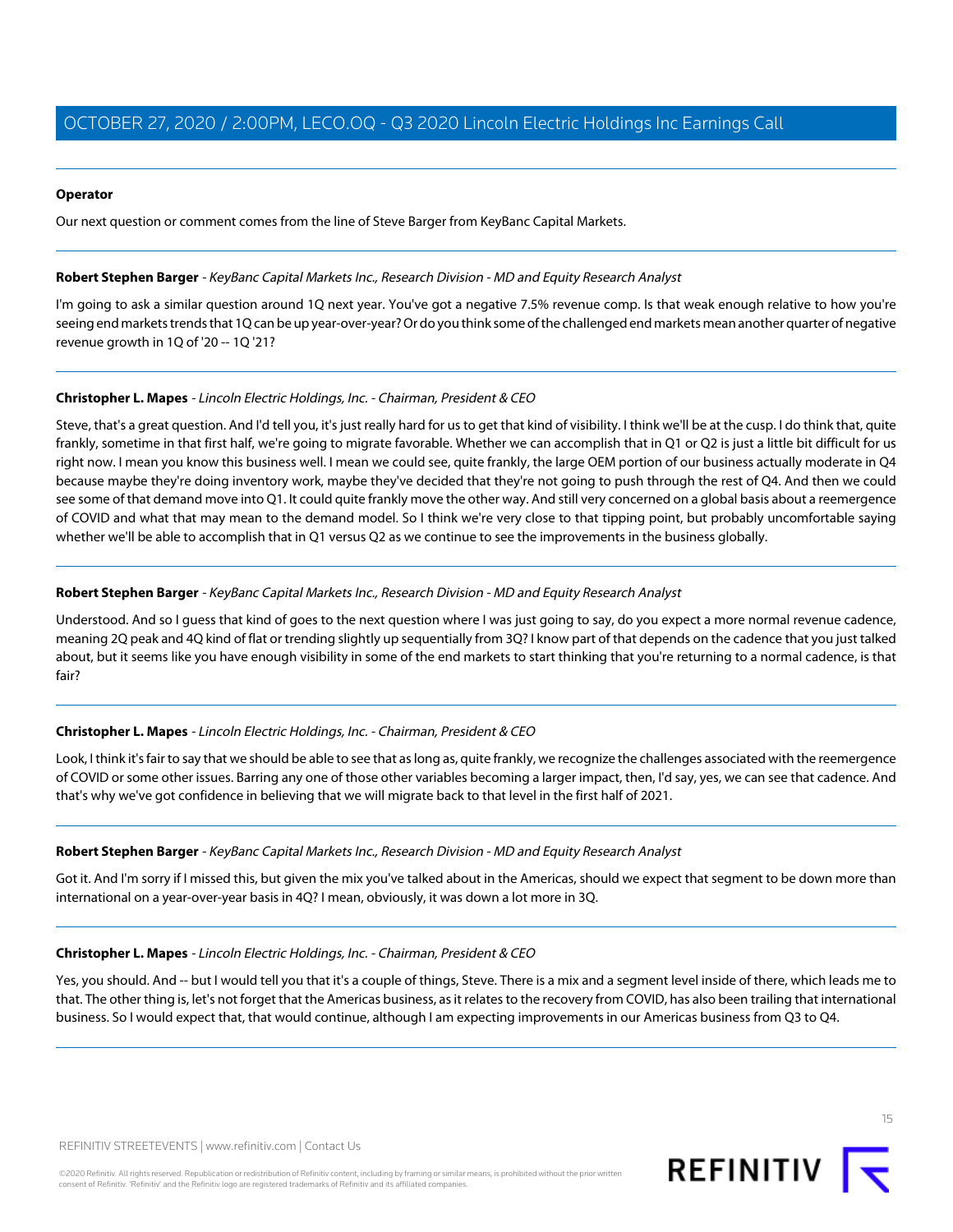#### **Robert Stephen Barger** - KeyBanc Capital Markets Inc., Research Division - MD and Equity Research Analyst

Got it. And then last one for me. Gabe, year-to-date free cash flow is down versus prior year. Is that the cash cost of restructuring, and then we would expect to see the positive swing of free cash flow conversion to improve in '21? Or can you just talk about the puts and takes of free cash flow this year?

#### **Gabriel Bruno** - Lincoln Electric Holdings, Inc. - Executive VP, CFO & Treasurer

Yes. So overall, Steve, the free cash flow position is really driven by overall changes in sales, right? So we do have some increased investments intentionally around inventories. You have the timing impacts of the decreases and increases on receivables, but nothing truly different than that. Not a significant impact, as you mentioned, on structural changes, some of the rationalization actions. So I wouldn't see that as a driver. But it truly is driven by top line sales changes and then the investment profile and working capital. We would expect also, Steve, to see an increasing level of spend on capital. So you saw that we were challenged a bit in executing on some projects, but we're very much focused on new product introductions and productivity initiatives within our plans. But I would expect also the capital spending to be increased from what you saw in the third quarter.

#### **Robert Stephen Barger** - KeyBanc Capital Markets Inc., Research Division - MD and Equity Research Analyst

That comments for '21?

#### **Gabriel Bruno** - Lincoln Electric Holdings, Inc. - Executive VP, CFO & Treasurer

Yes, into 2021.

## **Robert Stephen Barger** - KeyBanc Capital Markets Inc., Research Division - MD and Equity Research Analyst

Got it. And if you have a top line increase, then presumably, you would have working capital build next year as well. So we should think about both those things as factors to free cash flow?

#### **Gabriel Bruno** - Lincoln Electric Holdings, Inc. - Executive VP, CFO & Treasurer

Yes. Although as we've talked, we've been conservative in our positioning and working capital. And we'll continue to be conservative in our positioning as we're migrating through this pandemic.

#### **Operator**

Our last question or comment comes from the line of Chris Dankert from Longbow Research.

#### **Christopher M. Dankert** - Longbow Research LLC - Research Analyst

I heard over a year since that first official launch and the first beta orders in the Additive Manufacturing program, is there anything to highlight there either in terms of program wins or technology development? Just kind of looking for any comments on Additive?

#### **Christopher L. Mapes** - Lincoln Electric Holdings, Inc. - Chairman, President & CEO

Yes, this is Chris. As you would expect, with Additive being a new technology, and it's very individual to what the customer might be looking for from a component perspective, much like our automation business, our ability to drive engagement, the last few months have been a little bit